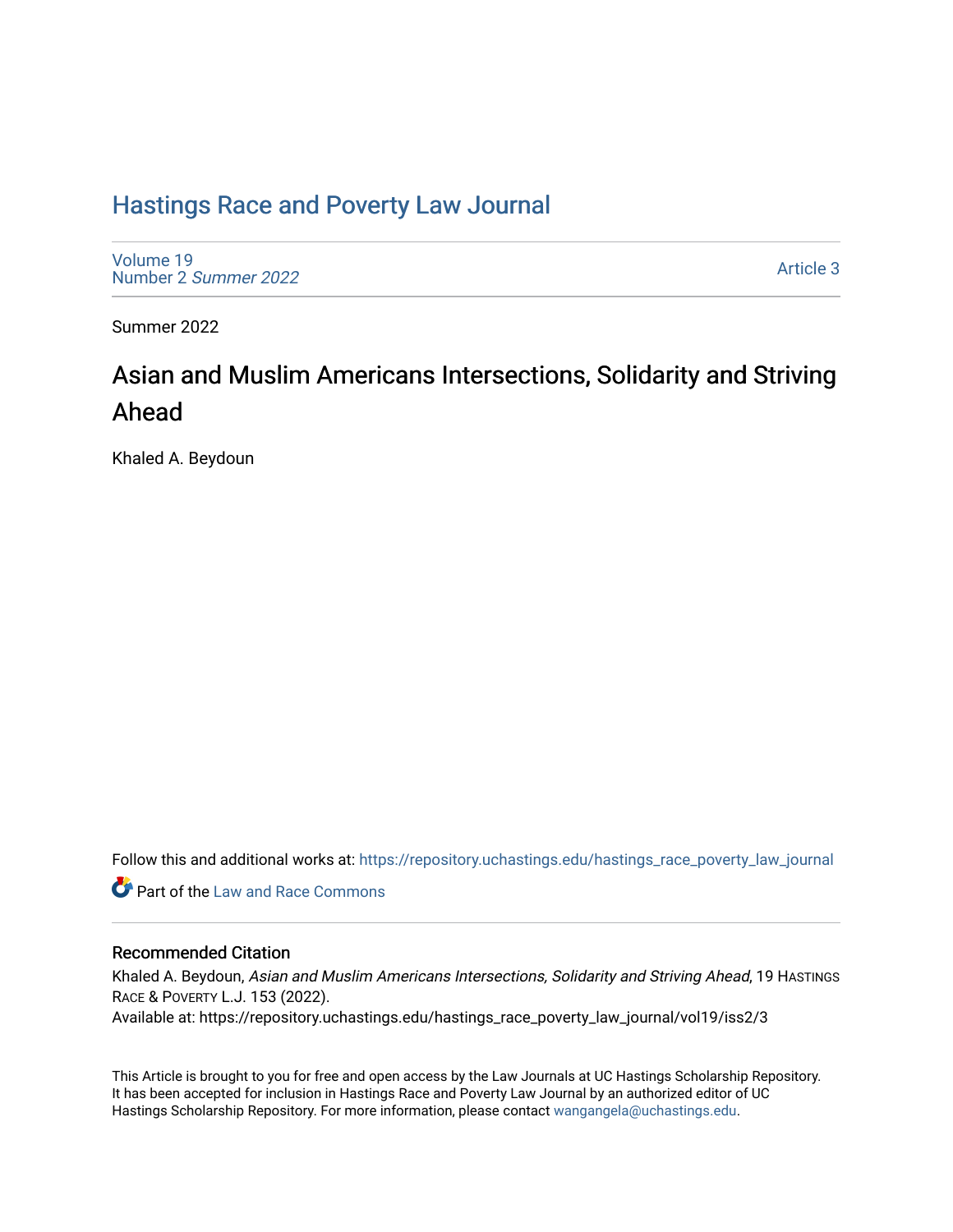# **UC HASTINGS CENTER FOR RACIAL AND ECONOMIC JUSTICE CONFERENCE: "CONNECTING THE THREADS THAT BIND: CONTEXTUALIZING LEGALIZED VIOLENCE AGAINST ASIAN AMERICANS"**

### **SEPTEMBER 10, 2021**

*Khaled Beydoun, an Associate Professor of Law and Associate Director of Civil Rights and Social Justice, gave a speech at the Center for Racial and Economic Justice Conference titled, "Asian and Muslim Americans Intersections, Solidarity and Striving Ahead." Following the conference, he conducted a Q&A interview with HRPLJ's Executive Editor of Acquisitions, Mahnoor Yunus.*

# **Asian and Muslim Americans Intersections, Solidarity and Striving Ahead**

#### KHALED BEYDOUN

### *Biography:*

Professor Khaled A. Beydoun is a law professor, author and public intellectual. He serves as a law professor at Wayne State University, a Scholar-in-Residence at the Berkman Klein Center at Harvard University, and Associate Director of the Damon J. Keith Center for Civil Rights in Detroit. Professor Beydoun is author of the critically acclaimed book "American Islamophobia: Understanding the Roots and Rise of Fear," and co-editor of "Islamophobia and the Law" published by University of Cambridge Press.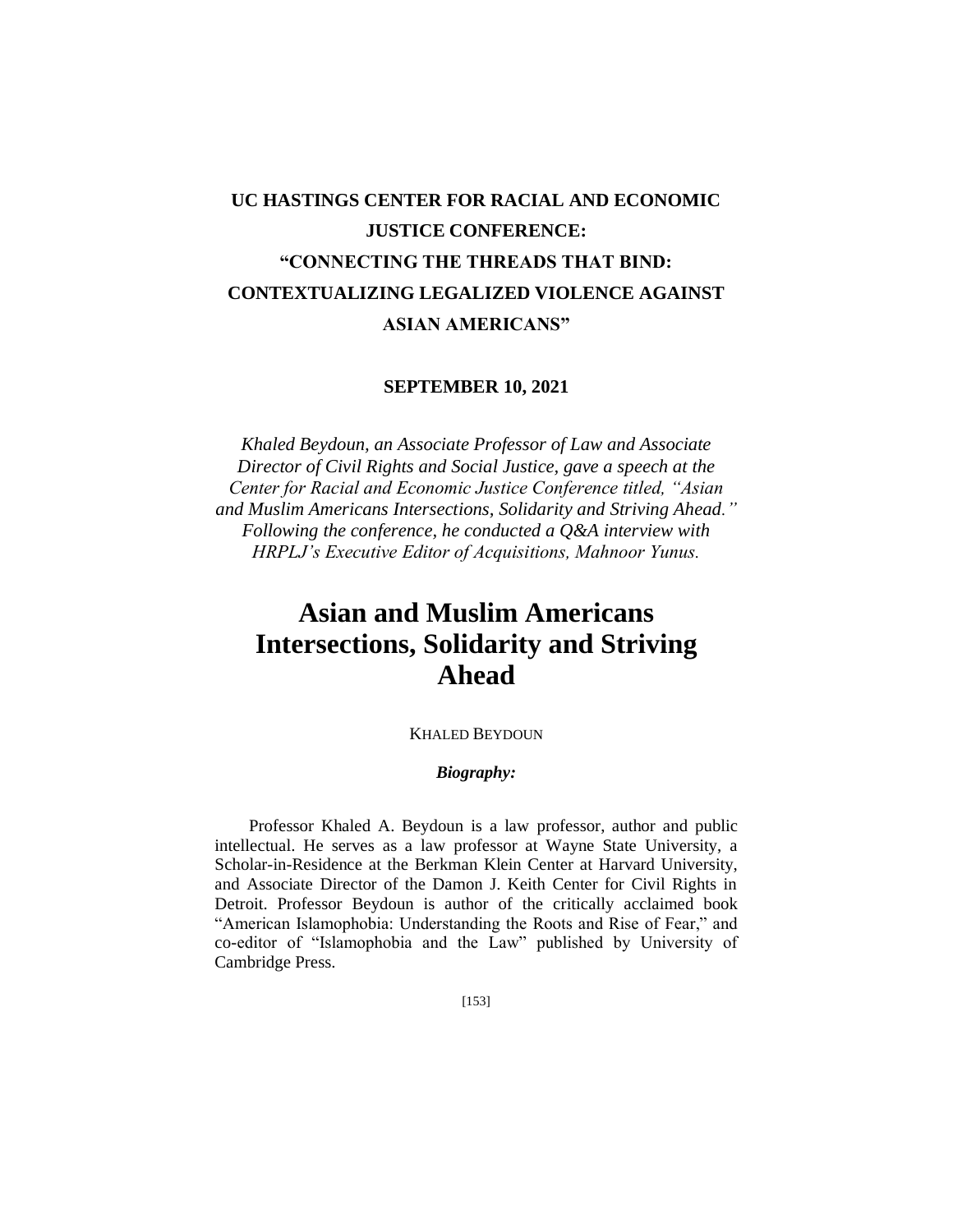Professor Beydoun's academic work has been featured in top academic journals, including the UCLA Law Review, Northwestern Law Review, the California Law Review and the Harvard Civil Rights and Civil Liberties Law Review. His insights have been featured in The New York Times, the Washington Post, the BBC and ESPN. Professor Beydoun served on the US Commission for Civil Rights for three years, and earned a coveted Open Society Foundations Equality Fellowship. He has been named one of the 500 Most Influential Muslims of the World, and is currently working on his third book examining Islamophobia as a global phenomenon.

Professor Beydoun is a native of Detroit, Michigan, and holds degrees from the University of Michigan, the University of Toronto, UCLA, and Harvard.

### **WHAT ARE THE ORIGINS OF ISLAMOPHOBIA?**

Many of these terms that we've heard with regard to the racialization of Asian Americans that Michael and Lorraine raise beforehand—disloyal, inassimilable, perpetually foreign, submissive, national security threat, mistrustful—these racial brands and more that have been used for decades on Asian Americans have recently been pinned on Muslim Americans. You could adopt and assign that very basic terminology that was used for Asian Americans and the racialization and demonization of Asian Americans to the sort of language being used against Muslim Americans today. Years ago, during the rise of candidate Trump as a viable bona fide presidential candidate, we saw the mainstream concerns with Islamophobia rising specifically in the popular space.

I really want to draw a connection between this history and this underbelly of demonization Asian Americans face that was rising again with this rising tide of Islamophobia that was peaking in 2015 with the rise of Trump. I wrote this article for The Islamic Monthly called "Fred Korematsu: An unsung 'Muslim-American' Civil Rights Hero," largely looking to introduce Muslim American readership to this bleak history that Japanese Americans—but also Asian Americans at large—face that my colleagues spoke about so eloquently before me. But to draw really trenching connections between anti-Asian racism, Orientalism, and Islamophobia that was rising in real time during the war on terror decade was insane. Tomorrow marks the 20th anniversary of the 9/11 terror attacks, but even more profoundly, Islamophobia reaching new climaxes in the last decade, specifically with the rise of the Tea Party and then with Trump. And you saw a lot of not only parallels but a lot of really stark comparisons and a lot of stark similarities between the persecution between the legal erosion of rights that Asian Americans face, but also the same with Muslim Americans today.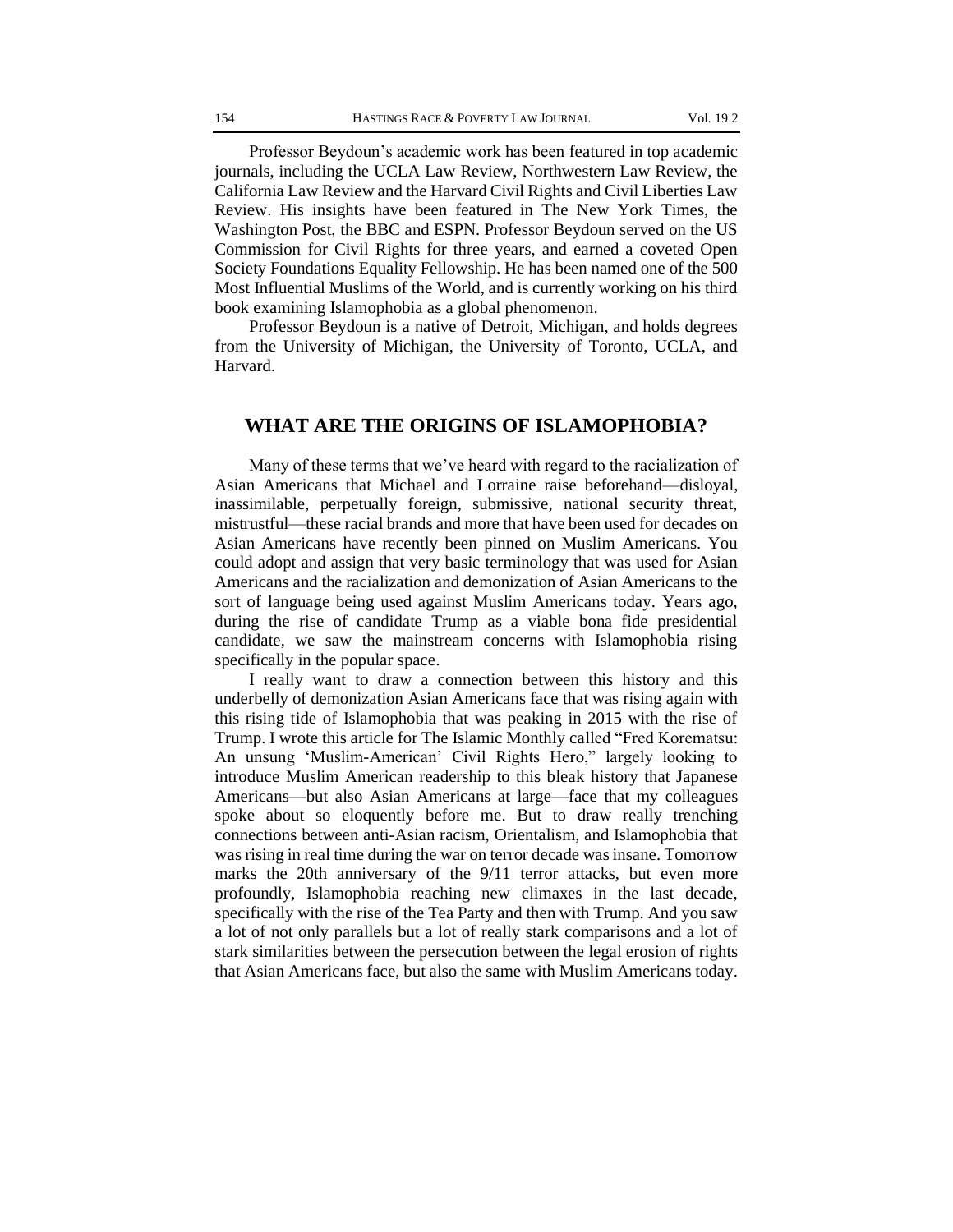Leti Volpp wrote in her really prominent article, "The Citizen and the Terrorist," that we are witnessing the redeployment of Orientalist tropes in 2002. This was a really important observation to be made because modern Islamophobia was largely being framed specifically in the popular sphere and also among scholars as an entirely new form of animus, an entirely new form of racialization, and an entirely new form of bigotry that was tied specifically to the 9/11 terror attacks. What I identified as I delved really deeply into the racialization of Muslims and Muslim Americans post-9/11, but also pre-9/11, was that the Islamophobia that was being experienced today and that was unfolding within the private sphere and from the State, was deeply rooted in the system of Orientalism. For centuries, Orientalism sort of charged and fueled the demonization of Muslims, but it was also critical to understand that Edward Said, the author of Orientalism, also framed the Orient as this sort of amorphous region that also encompassed Asia, South Asia and East Asia as well. Many of the same tropes and many of the same stereotypes that we saw being assigned to Asians and Asian Americans for much of this nation's history find their roots in Orientalism. That's why there's a similar framing and a similar visualization with regard to Muslim Americans. That's all rooted in this sort of master discourse of Orientalism that sees "Oriental identity as being the antithesis of Western identity." That's a very racialized discourse because race maps neatly with Orientalism and framing the West as sort of the bastion of whiteness and also the bastion of Christianity as well. A deeply religious layer to this system of Islamophobia is both racial and religious, which I talk about at length in the book.

I know the focus is not Islamophobia and there's sort of like a general understanding of what Islamophobia is, so what I would like to do here is to provide sort of a theoretical framework for understanding Islamophobia. I wrote a law review article in 2014 providing a legal definition in typology of Islamophobia in the Columbia Law Review, which later evolved into a book, "American Islamophobia." I defined Islamophobia, the foundation definition, as the presumption that Islam is inherently violent, alien, and inassimilable, driven by the belief that Islamic identity is tied to terrorism. That is again a very racialized definition, but it's also one that ties to religion as well. That unfolds in really complex ways with regard to how Islamophobia is experienced, but also more critically as to who is actually dispensing of Islamophobia.

There's three distinct strands of what Islamophobia is that I offer in my definition: (1) private Islamophobia, (2) structural Islamophobia, and then finally (3) Islamophobia as a dialectic. Private Islamophobia is the form of Islamophobia that many scholars, the popular media, and sort of discursive engagement with Islamophobia was fixating on. It was largely being framed almost very narrowly as fear, suspicion, and violent targeting of Muslims by individuals or private actors. We see this manifested in the uptick in hate crimes and the tragic murder of Muslim students at University of North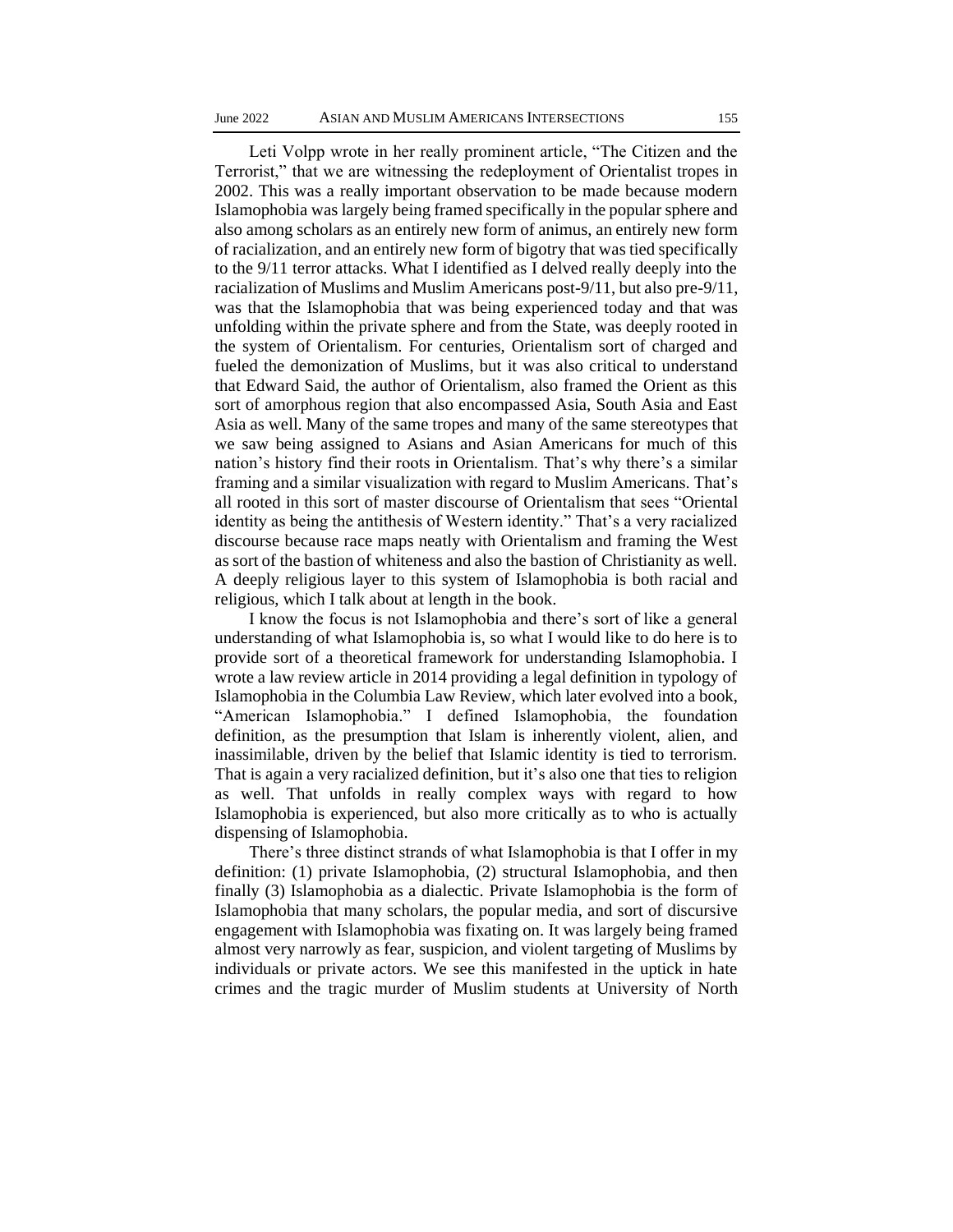Carolina in 2015, the wave of attacks on masjid and mosques across the country after 9/11, but also well into this decade and the last decade, and also attacks on individuals who are performing Muslim identity who were conspicuous, outwardly, or very visible as Muslims. The most quintessential example would be Muslim women who don the hijab. I also think about Islamophobia as a global phenomenon. The war on terror was launched by the United States, which eventually expanded and metastasized into distinct campaigns against Muslim Americans that led to private Islamophobia swelling across the globe. We saw this very tragically and very horrifically a couple of years ago during the attacks in New Zealand where 51 Muslims were killed while they were praying Jummah prayer, Friday prayer, at two different mosques in Christchurch, New Zealand. That is private Islamophobia and, again, this is the form of Islamophobia that is commonly focused on by intellectuals, but also the mainstream.

Next, we have structural or state-sponsored Islamophobia, which is fear and suspicion of Muslims on the part of institutions, most notably government agencies manifested through enforcement of laws, policies, and other state action. The Patriot Act obviously is the most sort of vivid example that came into existence post-9/11, but continued with the Muslim ban. That was upheld by the Supreme Court, but also by distinct forms. One thing that I'm really sort of emphatic about is to highlight the idea that Islamophobia does not only come from the right. Very nefarious forms of Islamophobia have come from the Democratic administrations. One of them was championed by the Obama administration, called countering violent extremism, which was a surveillance program whereby the FBI collaborated with local law enforcement. The LAPD, Detroit PD where I live, and SFPD work closely with Muslim American communities to seed informants within spaces like Muslim Student Organizations, mosques, and other places where Muslims tend to congregate and convene. That is, in my opinion, the most destructive form of structural Islamophobia coming from a Democratic administration, so it's critical to not only think of Islamophobia as sort of a far right-wing phenomenon. It's coming from individuals from the left to right and across the political spectrum.

And finally, third, my definition or sort of system of Islamophobia is thinking about Islamophobia as a dialectic that ties state action, behavior, language, policy, and law coming from the state as authorizing the kind of private violence or private Islamophobia that I began this conversation with. The more the state is emphatic, productive, and explicit about its Islamophobia posturing, we see a rise in hate crimes coming from a private Islamophobia. That's why in 2001, in the immediate aftermath of the 9/11 terror attacks and the enactment of the Patriot Act, NSEERS, and creation of DHS, we saw a prolific uptick in hate crimes in the same reason we see that same uptick in 2015 when Donald Trump proposes to ban Muslims and says things like, "I think Islam hates us."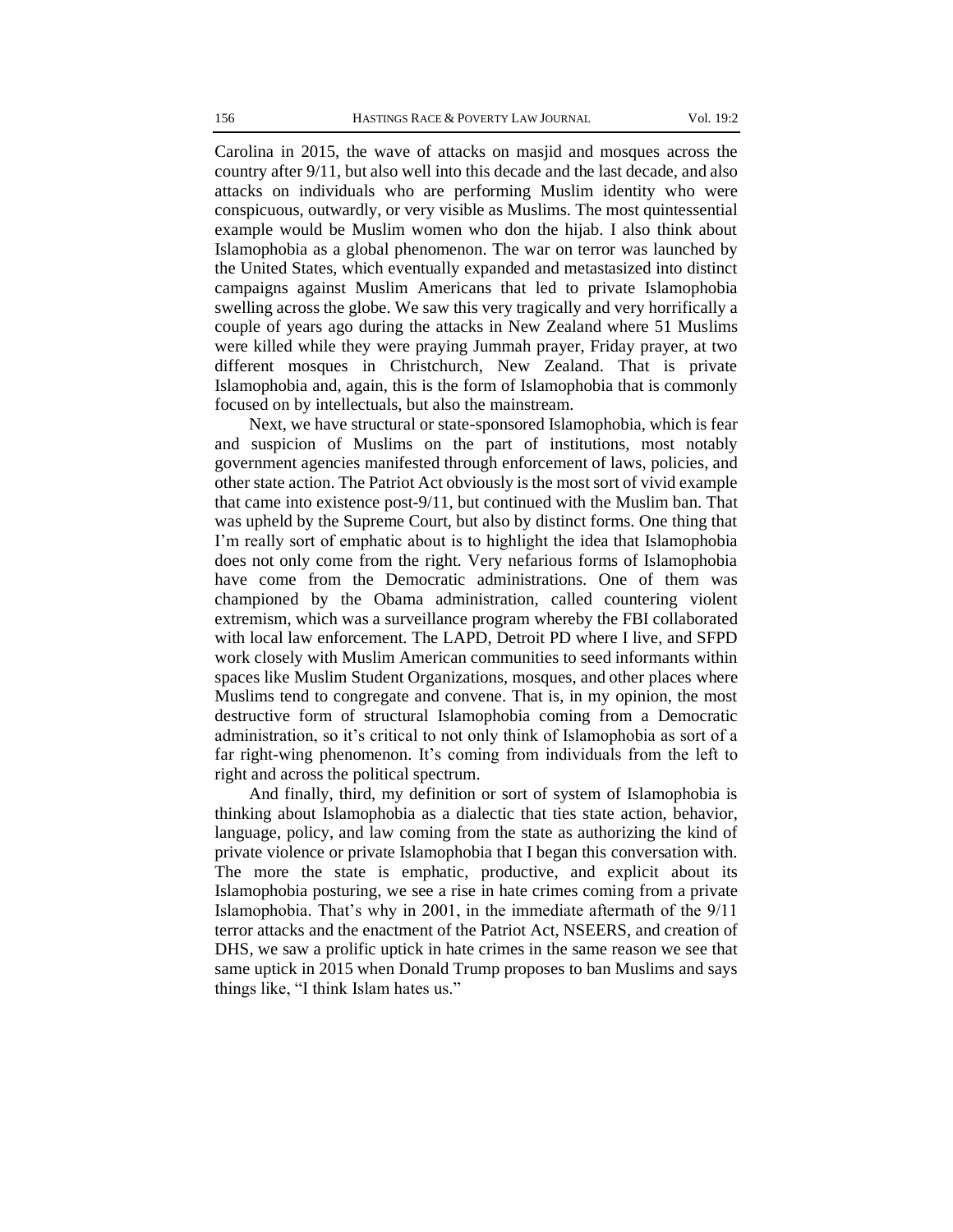I've talked about how Islamophobia is closely tethered to anti-Asian racism. I don't want to lay the sort of binary that Islam does not intersect or converge with Asian identity. You may or may not know that the most populous Muslim country in the world is Indonesia, so Asian Muslims are more common in many respects than Egyptian Muslims like myself. In places like China, we see Asian Muslims, Uyghur Muslims, being persecuted in very horrific forms in real time. In addition to there being comparisons between Islamophobia and anti-Asian racism, there are really important intersections for us to be mindful of.

### **Q&A INTERVIEW**

**MAHNOOR YUNUS:** Thank you for taking the time to meet with me today. I was really excited to conduct this Q&A interview with you because it would be a great opportunity to expand on some of the issues that you raised in your speech, "Origins of Islamophobia" at the CREJ conference last September.

In your speech, you stated that there are several links and connections between the discriminatory treatment that the AAPI community faces, and the one that Muslim-Americans face. Do you think that given the separate identity and history of discriminatory treatment that both groups have faced, it would be effective for them to mobilize and unite as a common front against racism and discrimination as a whole? Or do you think that would have negative consequences because there is so much separation there, that maybe coming together under an umbrella group would be counterproductive?

**KHALED BEYDOUN:** Well, I don't think there's a lot of opposition to be frank with you. I think that the broader Asian-American and the aggregate Muslim-American populations have a lot of overlap. When I lived in California, I worked closely with members of the Chinese Uyghurs Muslim community, who identify as both Asian and Muslim. I met individuals from Malaysia, Indonesia, different parts of East and Southeast Asia that identify in the U.S. as Asian American, but clearly identify on religious lines as Muslim. So I think the first step is to acknowledge that there are members of the Muslim American population who also identify as Asian-American and, as a consequence of that identity, experience both racism on account of their ethnic and racial identity and also face Islamophobia as a result of their religious identity. So there is demographic intersection and overlap in that regard that creates opportunity for solidarity.

Second, when we talk about the "War on Terror," we talk about post 9/11 surveillance immigration bans and broader societal negative attitudes towards Muslims. We have to acknowledge the fact that this is an experience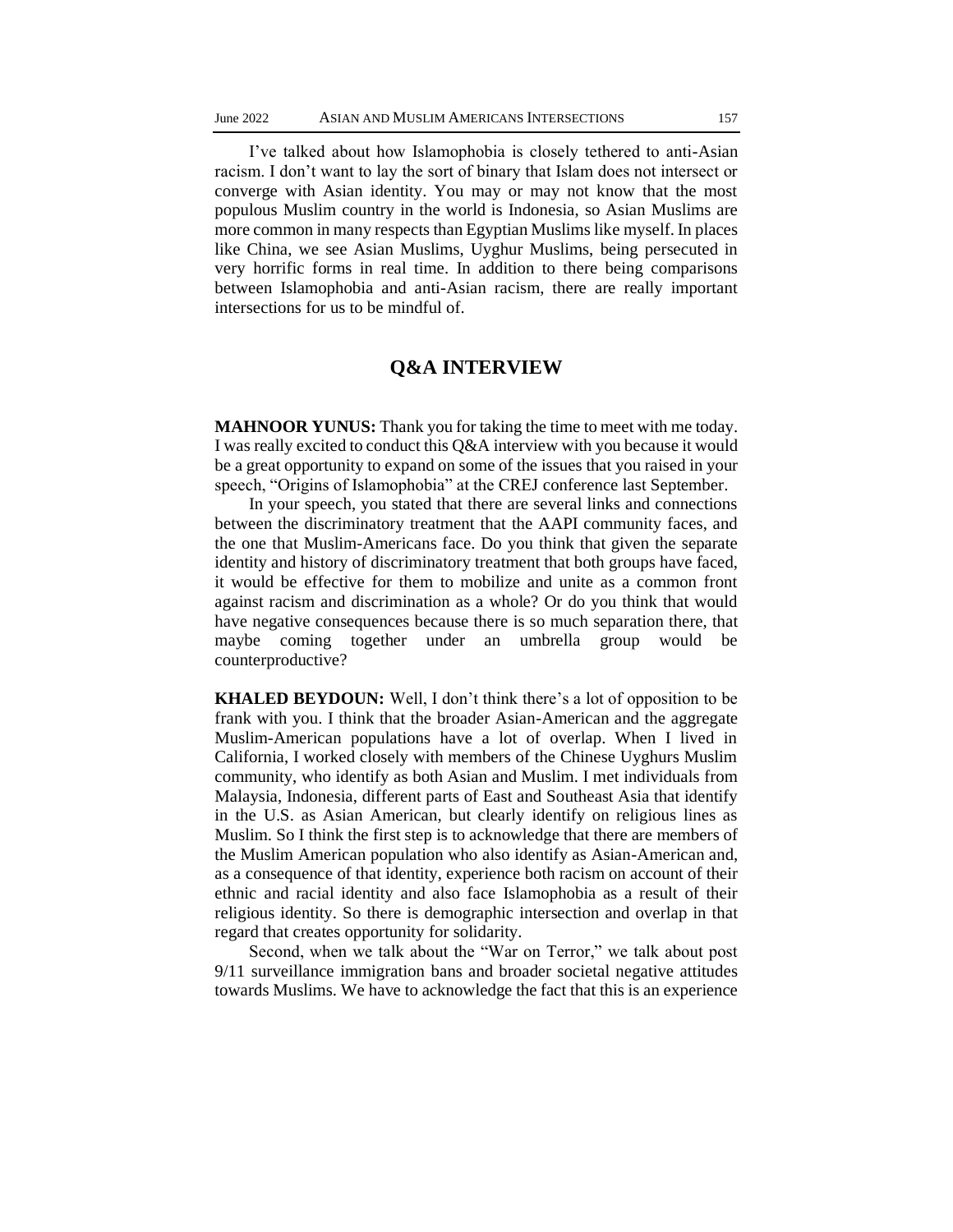that Asian-Americans, and specifically, Japanese-Americans have had for a long time, specifically tied to the World War II era right when then-President Roosevelt enacted an Executive Order to put these Americans in internment camps on grounds of them being tied to foreign governments, being subversive, and being inclined toward violent terrorist actions. Those stereotypes that were deployed against Japanese-Americans are the exact ones that are deployed against us today as Muslims, so historically and demographically, there's great reason for us to work together.

**MAHNOOR YUNUS:** That's really insightful, thank you for speaking out about an issue that maybe not many people know about and for raising awareness.

My second question for you is regarding an article that was published in the American Psychological Association Journal by Jennifer Bergdahl and Jia Min. It discussed prescriptive stereotypes about Asian-Americans, and in that article, Asian-Americans were described as more competent, but less warm than whites, and dominance was linked to racial harassment. I was wondering if you could speak a little about how certain preconceived notions about Asian-Americans, such as the model minority myth, actually perpetuate discrimination and harm the AAPI community. The second part to that is: Do you think that this at all plays a role in the heightened racism and violence that is committed against Asian-Americans today?

**KHALED BEYDOUN:** Definitely, and I think these stereotypes are deeply embedded in the imagination and past rulings of American courts. The idea that Asian-Americans are passive, quiet, tribal, cluster, don't assimilate, and keep for their own. Even benign or positive tropes, like hardworking, intelligent, or industrious feed into the model minority. We see several developing fronts in the United States today, which are anti-Asian racism developing on account of these negative and benign tropes. For instance, on the affirmative action front, Asian-Americans have been demonized on account of being a model minority, which not only breeds racism from white communities but has also spurred racism from communities of color who view Asian-Americans as taking over seats at really prestigious colleges and universities across the country. You have the Harvard case on affirmative action that has been entertained by the Supreme Court for the last several years. But these stereotypes of Asian-Americans, which are echoed by law, but then perpetuated by the media have damaging consequences in a myriad of ways. We saw it in real time during the pandemic when President Trump called the coronavirus the "Chinese virus." Asian-American students across the country were attacked. Asian-American citizens and residents across the country were being intimidated on the ground, but also online. It's happening still online right now in serious ways.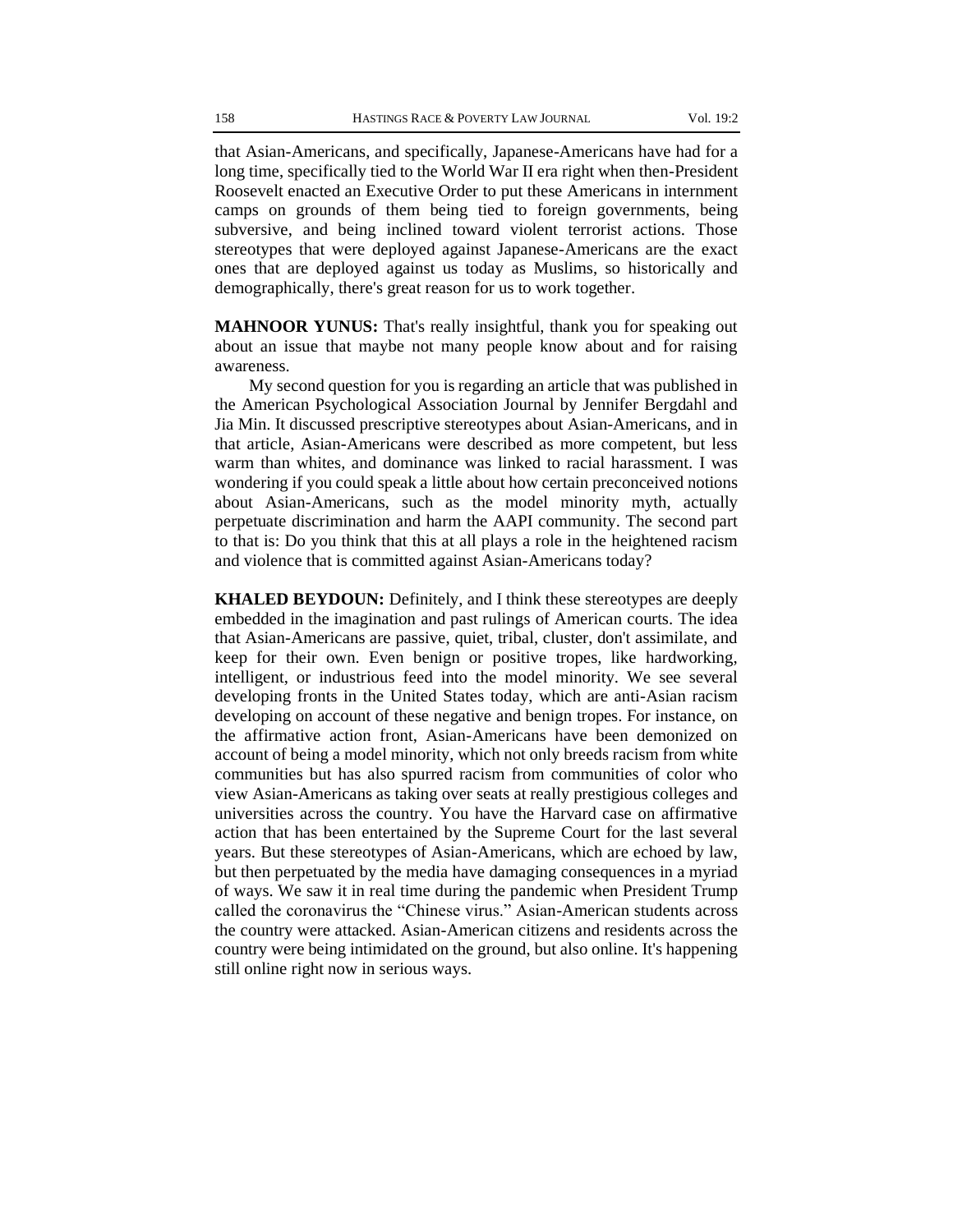I think that this conversation is really an important one because when we talk about Muslim-Americans, who are perpetual, incessant victims of media stereotype, victimization, and vilification -- the same thing has happened to Asian-Americans. You can see how not only stereotyping, but the broad dissemination of these stereotypes through political rhetoric, law, through media discourse, and misrepresentations embolden people on the ground.

I talk about it in my theory of Islamophobia – they embolden private individuals, private citizens that say "Hey, we don't like these guys" because negative stereotypes get attached to those groups.

**MAHNOOR YUNUS:** I think that's a great way of describing the discrimination that Asian-Americans and Muslim-Americans face because those connections can be hard to see. They're not always apparent and obvious, but they are important to know. My third question for you is: Given the current high state of Islamophobia in this country, especially in the wake of the Trump era, what do you think that it will take to counter and dismantle Islamophobia? What's the biggest obstacle we need to overcome to see significant progress, and what more do you believe can be done to combat Islamophobia that we are aren't already seeing?

**KHALED BEYDOUN:** In my work, I talk about how the most potent spearhead of Islamophobia is law and policy, so the best way to dismantle Islamophobia is to do away with laws on the federal and state level that not only perpetuates, but legitimizes Islamophobia. If the law is telling you that Muslims are suspicious, then it's not going to be surprising for citizens to believe those premises. So laws like the countering radicalization, surveillance, the Patriot Act, Total Information Act, all these laws that have become the bedrock of the post-911 counterterror apparatus and war machine have to be dismantled. That is, in my opinion, the most critical step for doing away with Islamophobia by focusing specifically on state law.

Then, in addition to that, I think that we need to penetrate established power in ways that challenge how Muslims are being portrayed, whether it's in cinema, news, television, now in the digital age, podcasts, social media. This is why I now spend a lot of time on social media: to not only challenge the conversation on who Muslims are, but to reclaim it. To say that we are Muslims, we understand what Islam is and to give authentic, honest, objective representations of Islam in the way that that is not only reactive but, is also organic. Story-telling, critical race theorists like myself always say that reclaiming the narrative and telling the narrative directly from experience is one way to change attitudes, but also in this in this regard, erode Islamophobia.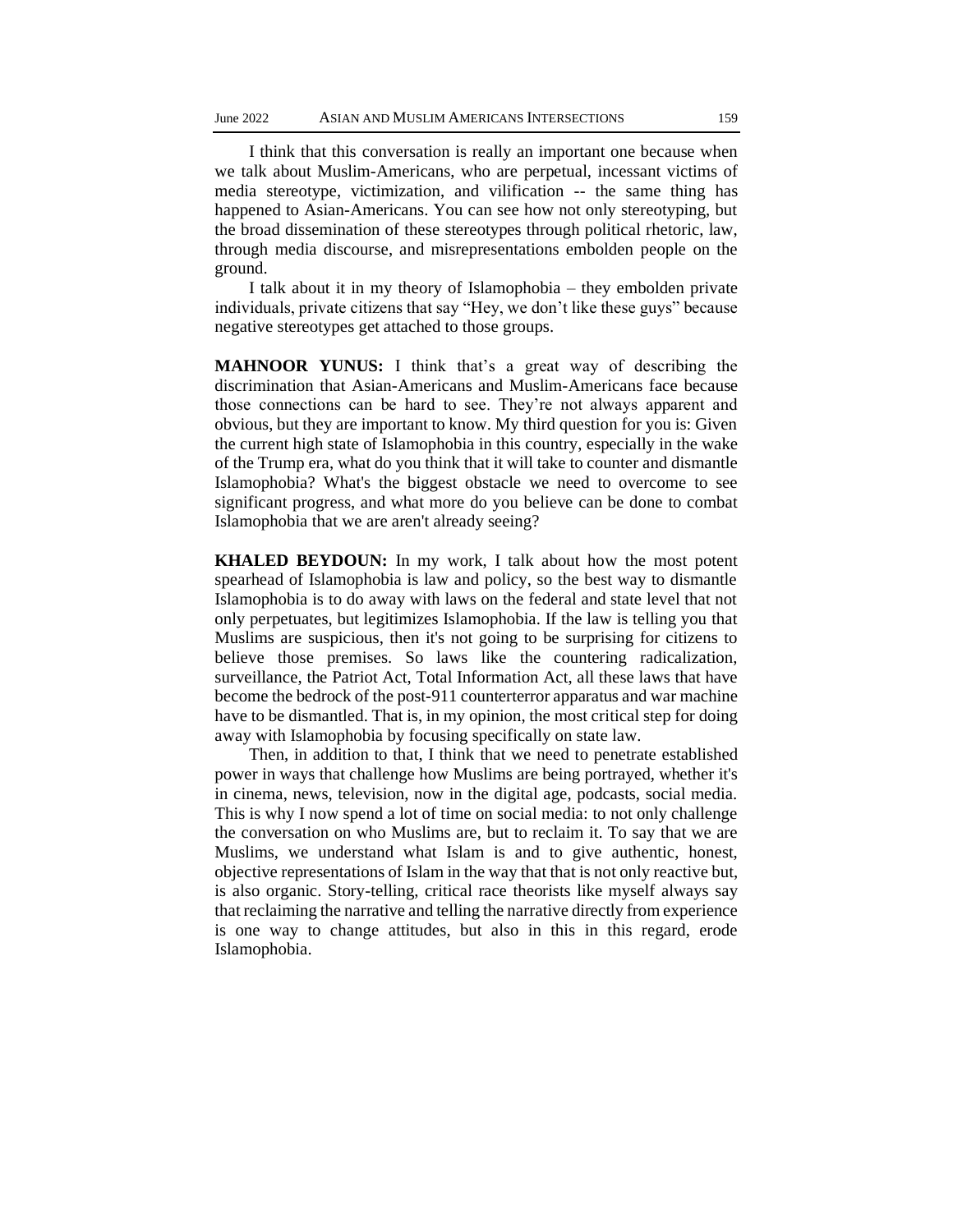**MAHNOOR YUNUS:** In terms of how the media represents and depicts Muslims, I think that we're starting to see the opposite stereotypes about Muslims emerge. For example, there's a show on Hulu, Ramy, where the main character struggles to integrate his faith into everyday life and resorts to many activities and things that Muslims would not be too proud of seeing represented on-screen. Maybe it's kind of putting Muslims to shame or showing that the modern-day western Muslim rejects faith entirely. Do you have any thoughts on whether you think that's as equally damaging as portraying Muslims as overly religious and incompatible with western traditions?

**KHALED BEYDOUN:** Yeah it's a good question. It's a complex question. I've watched an episode or two of Ramy, I'll be honest with you, I'm maybe just too old of a target audience for that show. I think that I'll respond to that in two ways. I think what's really critical here is that the show presents a reality of a struggle that many Muslim-Americans face while living in the United States, trying to balance the religious identity, and striving and struggling to be adherents to the religious identity with the distractions and pressures, and stigmas that surround them living in the United States because they are American. I think the show does an honest job illustrating how one young Muslim-American male straddles that middle ground of trying to be a better Muslim, but still is firmly entrenched in living in American experience. So good or bad, that's you know we can debate that all day long and I think that's the less important prism when answering this question.

I think what's more important is that the show attempts to give an accurate illustration of this difficult intersection that Muslim-Americans have to occupy. Now with that said, I will say that let's not be naive right. So Muslims occupy this middle ground and what kind of representations and power structures like Hollywood, Netflix, and shows on Hulu are going to fixate and then disseminate to the public. The reality is that they're always going to pick representations that align with white sensibilities and majoritarian preferences. So the fact that Ramy is, again my take of the show, is a suburban kid who is eyeing assimilation, carousing with white women. That is a representation that is, in many ways, going to align with majoritarian white sensibilities. So even though I appreciate the struggle that he's in, the way he represents it is still a representation that is still going to be molded in ways that align with broader sensibilities because the objective of the show is to garner viewership and to maximize profits. So that's the sort of portrait I paint with regard to a question like that. But I will say this, I think it's a good thing that studios in Hollywood, and these new digital platforms, are finally giving good attention to more complex and nuanced illustrations of Muslim-American identity which wasn't the case 10 or 20 years ago. Whenever Muslims appeared on TV, news, or film it was always tied to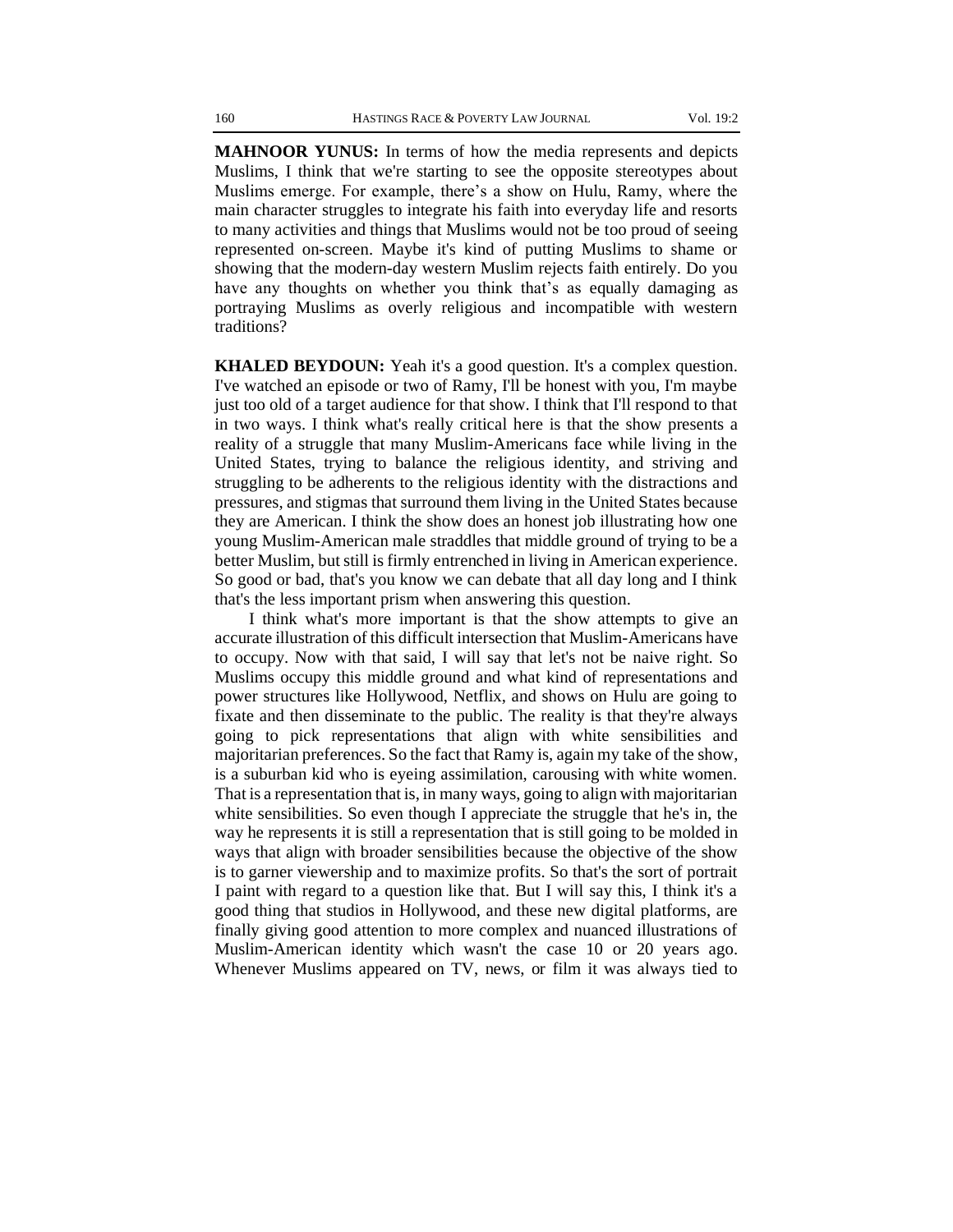terrorism. That isn't the case anymore and I think that is a positive step in the right direction.

**MAHNOOR YUNUS:** I would have to agree with your analysis and I think it's a good thing that we're seeing more representation of Muslims. That not everything is black and white, and many of us may struggle to tie in our religion with how our modern-day western living is. My next question for you is: If things like raising awareness and having meaningful interfaith dialogues can help educate others and bring awareness to issues that people don't know about, are there any instances where allyship can be counter intuitive and hurt progress? And you can talk about this either relating to the AAPI community as a whole or Muslim-Americans?

**KHALED BEYDOUN:** Well, look, I think solidarity in coalition building is always challenging on account of the first step. Even before you build it and solidify coalitions, there's responsibility on both ends to truly understand the experience and the priorities of each community. And that isn't an issue to take for granted. We shouldn't assume. Let's just say hypothetically, we're talking about Asian-American and Muslim-American communities right now, and even when well-intentioned, not everybody who is Muslim-American is going to understand the depth and the extent of discrimination that Asian-Americans have faced historically, and presently today. I think the vice versa is true.

I think the first step is that there has to be some reciprocal education that goes on for both sides to understanding. I'm not sure if that is an obstacle, but it requires work on both ends. The second step is to assess the interests of alignment, but if there a set of interests, where there might be a clash, or conflict. Two examples would be, number one, is there Islamophobia that exists within the broader Asian-American community? Or is it that members of the broader Asian-American milieu have negative perspectives? Or do they subscribe to Islamophobic stereotypes of Muslims? Probably so, if they live in the United States. But the opposite is also true. How many Muslim Americans subscribe to negative stereotypes about Asian-Americans?

The second step to coalition building is to challenge, interrogate, and then erase this negative bigotry that exists within both communities. Third point, are there points of contention? So let's just talk about the Uyghur Muslim situation. I think it's oppression. One, there might be Chinese-Americans who are Han on the Asian-American side, who dismiss the charges that are made against the Chinese government with regard to persecution that is going on in China with the Uyghur Muslims. This is something I get oftentimes in social media by the way when I talk about this issue, is that this is exaggerated. That this is sort of like Western propaganda designed to bring down China. Maybe there are sentiments within the Asian-American community who feel that way, or feel like what's going on with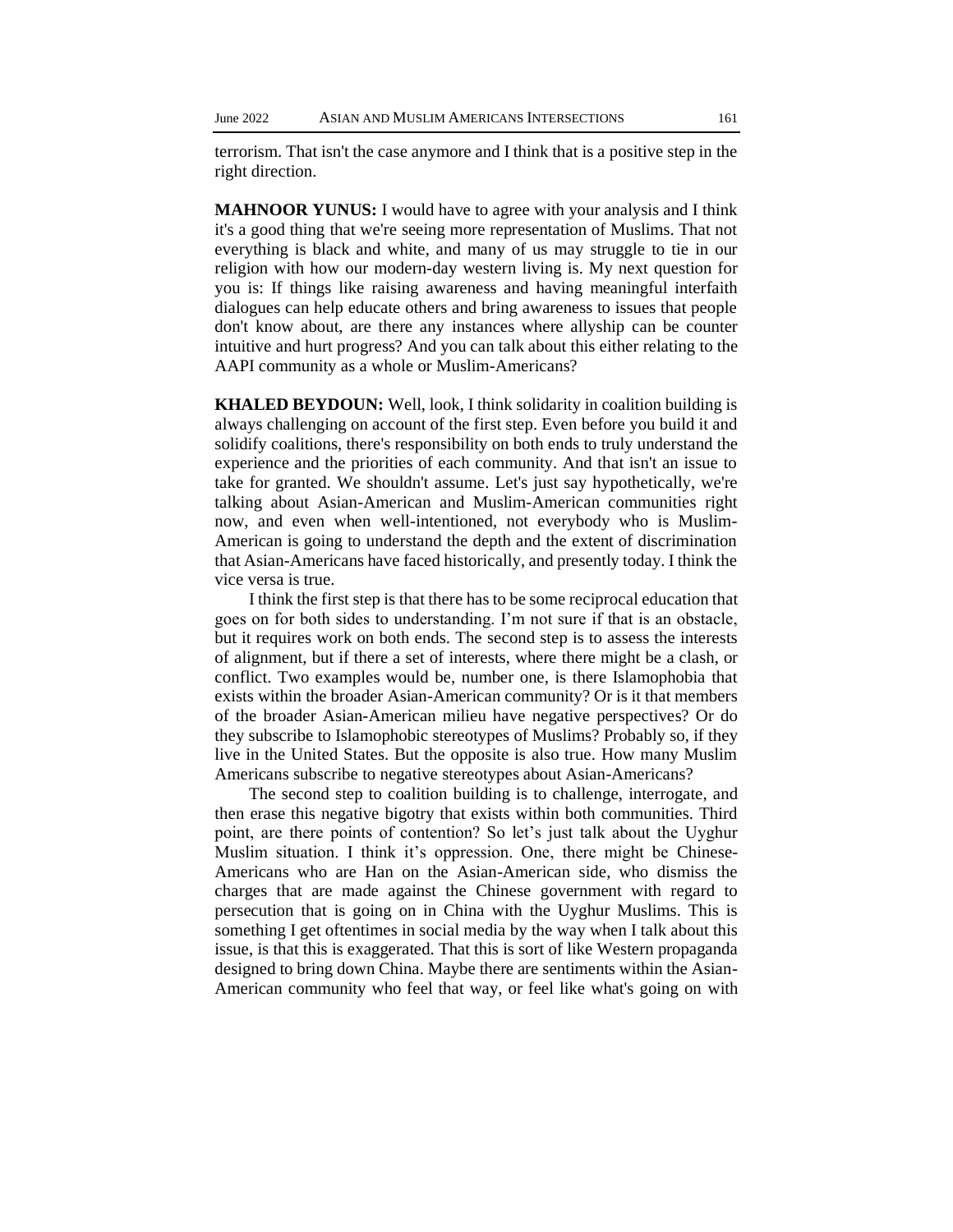Uyghurs is being exaggerated and Muslim-Americans say, hey we disagree with that, what's going on is a full-fledged genocide. So there has to be, I think, an understanding that when we're going to build coalition that there's never going to be a full-fledged alignment. There's never going to be fullfledged harmony. There's going to be points of contention, and points of difference. How you navigate these points of difference in contention is critical because if it gets too heated, it can break solidarity. It can break those bridges. And that's when good leadership comes into play to say "Hey, we can agree on this set of issues this is where we need to build from these external set of issues." That's why solidarity and coalition building theoretically sounds easy, but practically it becomes very difficult. Sometimes you have well-intentioned, good, spirited Muslim-American and Jewish-American interfaith attempts on grounds of what's happening in Palestine and Israel communities coming together saying they want to work together. They're well-intentioned, they want to build cross community strength and literacy, but sometimes it can work, other times it can make things hard.

**MAHNOOR YUNUS:** That's great. It seems like right now there's a lot of focus on violent white supremacy, and the racism for the most part is blatant and can be seen. But what do you think about the racism that is less overt and might be lurking under? Do we need to take two different approaches for these two types of racism we've been seeing in the United states?

**KHALED BEYDOUN:** Living in the United States, we have to acknowledge the fact that this country was built on, initially, explicit white supremacy. Now we have latent, ubiquitous, and omnipresent white supremacy. So it's intelligent for anybody living in the United States to understand that white supremacy or white violence exists in both forms and is deeply rooted in both forms in this country's history. We've got to take action against both. But the reality is that, not only have we not taken action, but the very holes of governmental and political power have been steered and monopolized by those who are pushing forward white violence and white supremacy.

People talk about the January 6th insurrections as being some sort of racial reckoning, some sort of flashpoint moment. I don't see it that way. I just kind of see it as they way that this country has always been. It's been made very stark for us by the nature of those events on January 6th. The Biden administration talks about how they want to launch counter radicalization and surveillance programs on white supremacist factions. A lot of it sounds like political rhetoric to me. He's saying the right things, but what are these surveillance programs really going to look like? For somebody my age, who has studied surveillance for some time now, who is Muslim-American, I can remember that in 1995, the Oklahoma City bombing which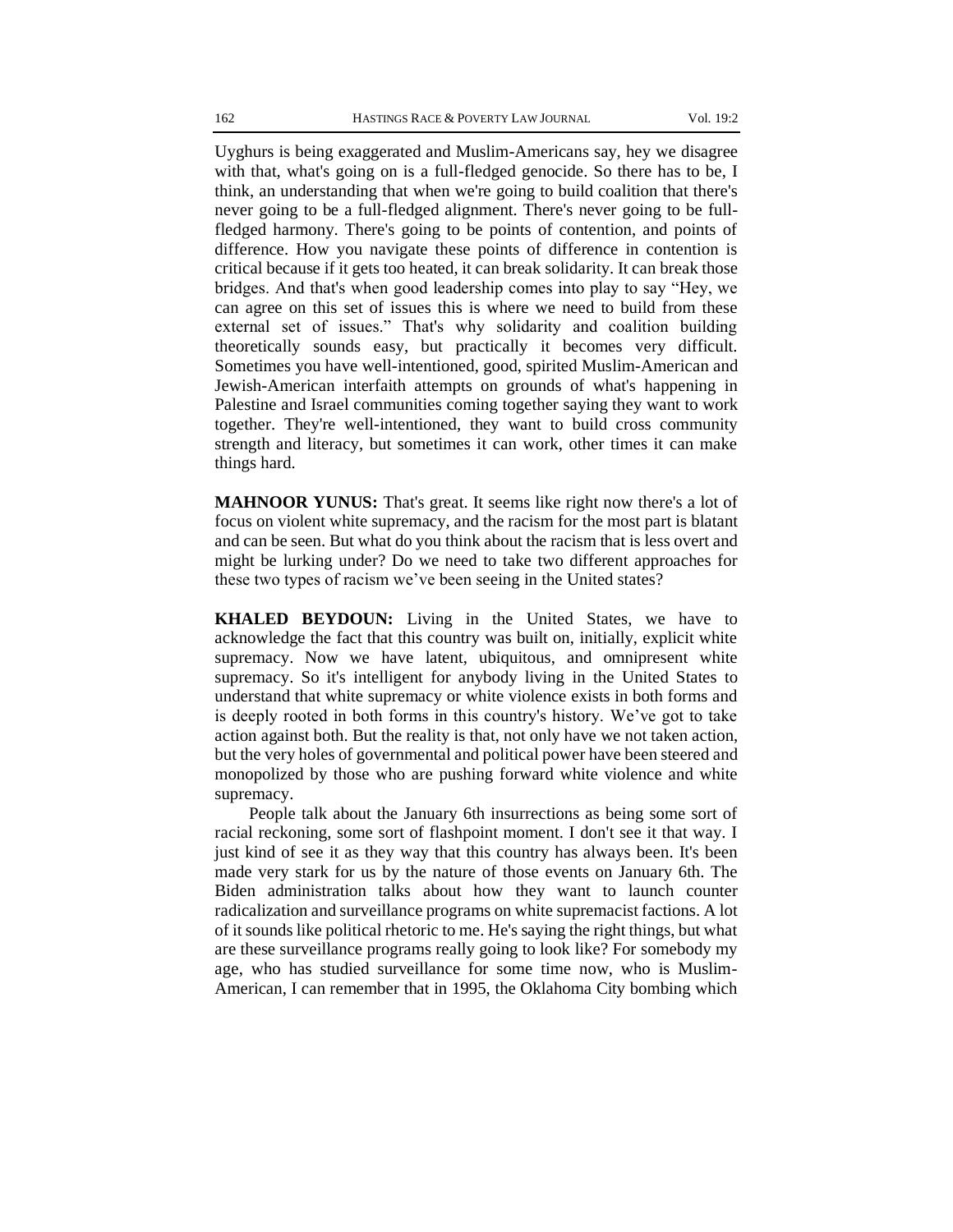was done by a white guy, the Legislature passed a surveillance bill a year later to police white militias. But that legislation and those policies were used against Arabs and Muslims. It's unfortunate that I feel this way, but my strong hunch is that this programming will still be used materially to police Muslims and people of color.

**MAHNOOR YUNUS:** That's really insightful. Just a follow-up question from what you were saying: Do you envision a brighter future from where we're currently at with the state of racism, discrimination, of surveillance efforts towards people of color? Do you see a way out of this? Or do you think that we're going to be stuck in this area for some time?

**KHALED BEYDOUN:** No. I know I've said a lot of sad things, but I'm generally a pretty optimistic and positive person. I'm optimistic in a lot of ways. I think for me, I tie my optimism to the fact that we're coming up at a time, which is like a renaissance moment, not only for Muslims and Muslim-Americans, but for people of color at large. It's easy to neglect the fact that we're in a post Black Lives Matter movement moment, which has really been transformative on many fronts in that not only black folk, but people of color at large, have tremendously benefited. We're in a moment now where it's not uncommon to have Muslim-Americans, as law school students, as professors, presiding over journals making it their priority to publish and to talk about issues that are relevant and important to our community. That wasn't the case when I was in law school. I mean, 15 years ago that wasn't the case. Racism is always going to exist. Islamophobia in some form is always going to exist. I think the more important question is the scale and what it looks like and in terms of how frequent and ferocious it is. It's a question of scale, not a question of entirely eliminating it so we're never going to get entirely out of it, but it's easier to fend off and fight against it when you have a front of lawyers, law professors, advocates, media personalities, film makers, actors who look like us, understand our story, and are willing to be authentic about our story and that's what's happening right now. So even though racism might be more explicit, Islamophobia might be more global and explicit, I think it's still a better moment now because where we are as an entire population is far better than where we were. And I think where we're going is going to be, inshallah, in five, ten, fifteen years is going to be a better than where we are today so that that definitely makes me very optimistic.

**MAHNOOR YUNUS:** Yes, inshallah. I'm done with my questions so that portion is concluded, I kind of just wanted to open up the stage to you if you wanted to talk about what work you're currently doing and if you're working on any publications, or any courses you're teaching.